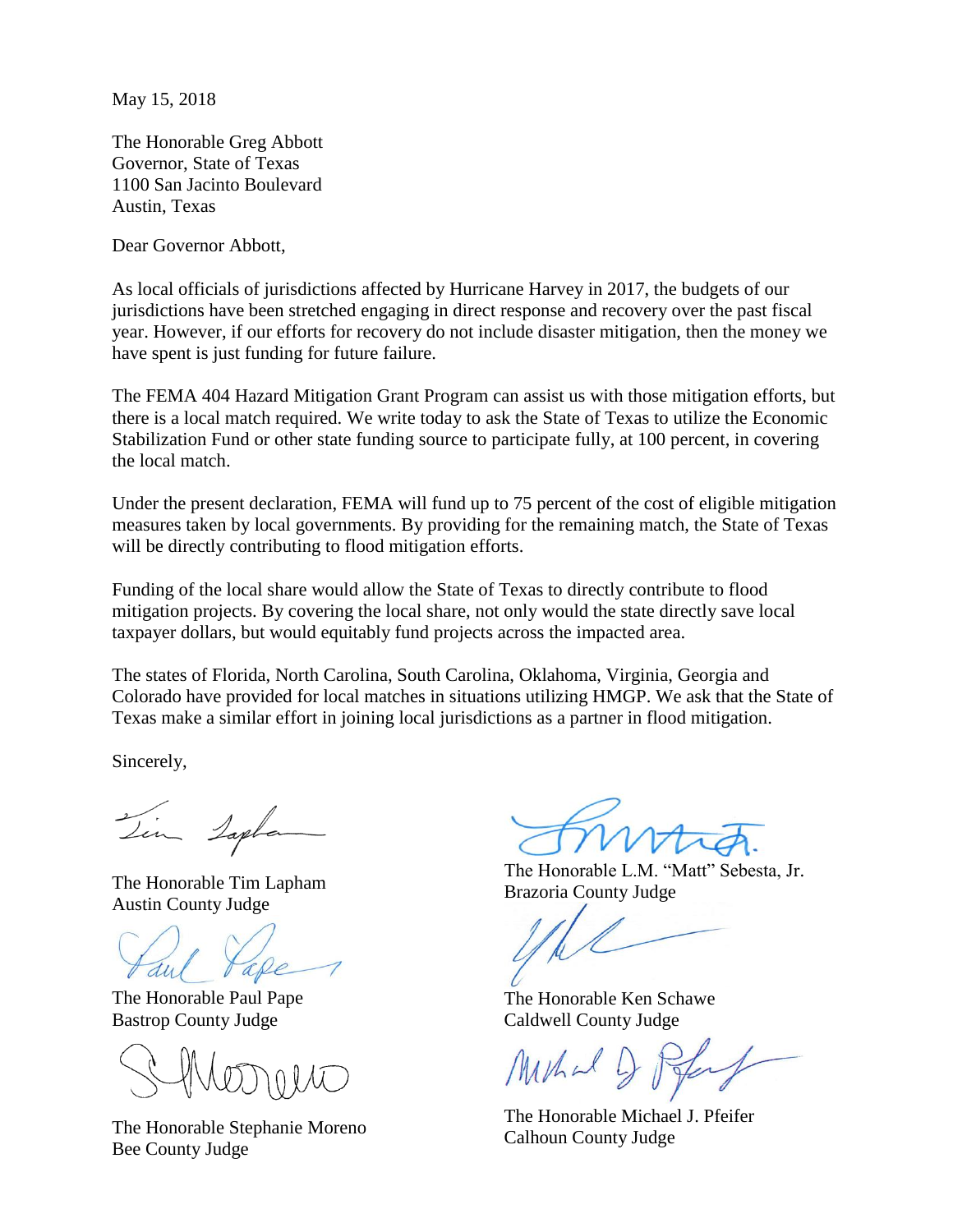$\mathcal{A}^{\mathcal{A}}$ 

The Honorable Jimmy Sylvia Chambers County Judge

The Honorable Ty Prause Colorado County Judge

The Honorable Ed Janecka Fayette County Judge

alu delen

The Honorable Robert E. Hebert Fort Bend County Judge

The Honorable P.T. "Pat" Calhoun Goliad County Judge

The Honorable David Bird Gonzales County Judge

The Honorable Wayne McDaniel Hardin County Judge

The Honorable Ed Emmett Harris County Judge

 $\mathbf{t}$  $\epsilon$ 

The Honorable Dennis Simons Jackson County Judge

The Honorable Mark Allen

Jasper County Judge

The Honorable Jeff Branick Jefferson County Judge

The Honorable Craig Doyal Montgomery County Judge

The Honorable Dean T. Crooks Orange County Judge

The Honorable Ben Zeller Victoria County Judge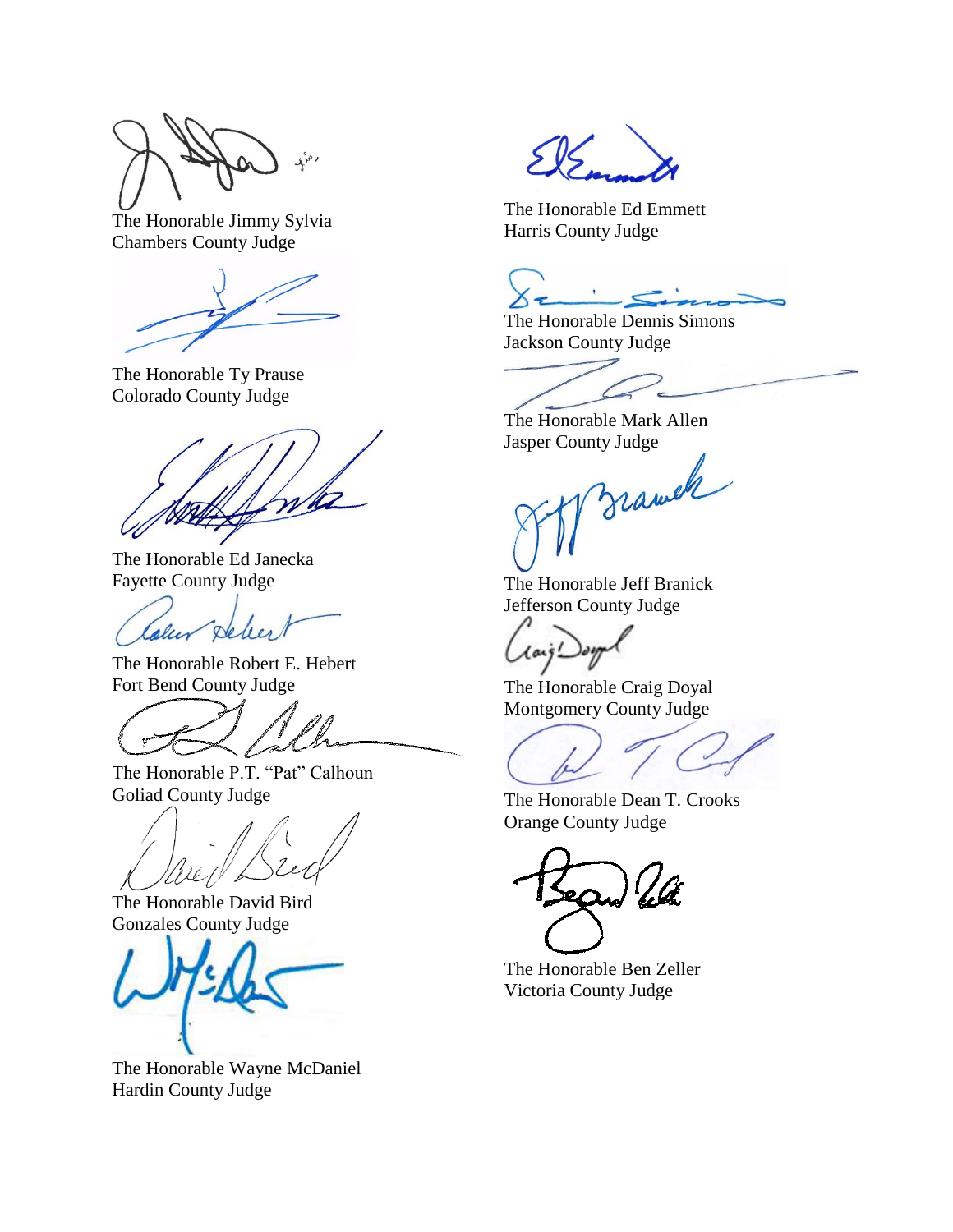The Honorable Carbett "Trey" J. Duhon, III Waller County Judge

fillig Szenra

The Honorable Phillip Spenrath Wharton County Judge

Jennie B. Schroeder

The Honorable Connie B. Schroeder Mayor of Bastrop

The Honorable Andrew S. Friedberg Mayor of Bellaire

au Scot, CMO

The Honorable Eric Scott Mayor of Brookshire

Jara Post Meyer

The Honorable Sara Post Meyer Mayor of Cuero

The Honorable Jimmy Kendrick Mayor of Fulton

Janua & bymlagh

The Honorable Jim Yarbrough Mayor of Galveston

Ludia<sup>r</sup> hedor

The Honorable Trudia Preston Mayor of Goliad

The Honorable Sylvester Turner Mayor of Houston

Merle aron

The Honorable Merle Aaron Mayor of Humble

The Honorable Andy Brauninger Mayor of Huntsville

The Honorable Jim Pappas Mayor of Hunters Creek Village

 $Ed\in W$ 

The Honorable Fred E. Williams Mayor of Kountze

The Honorable Louis R. Rigby Mayor of La Porte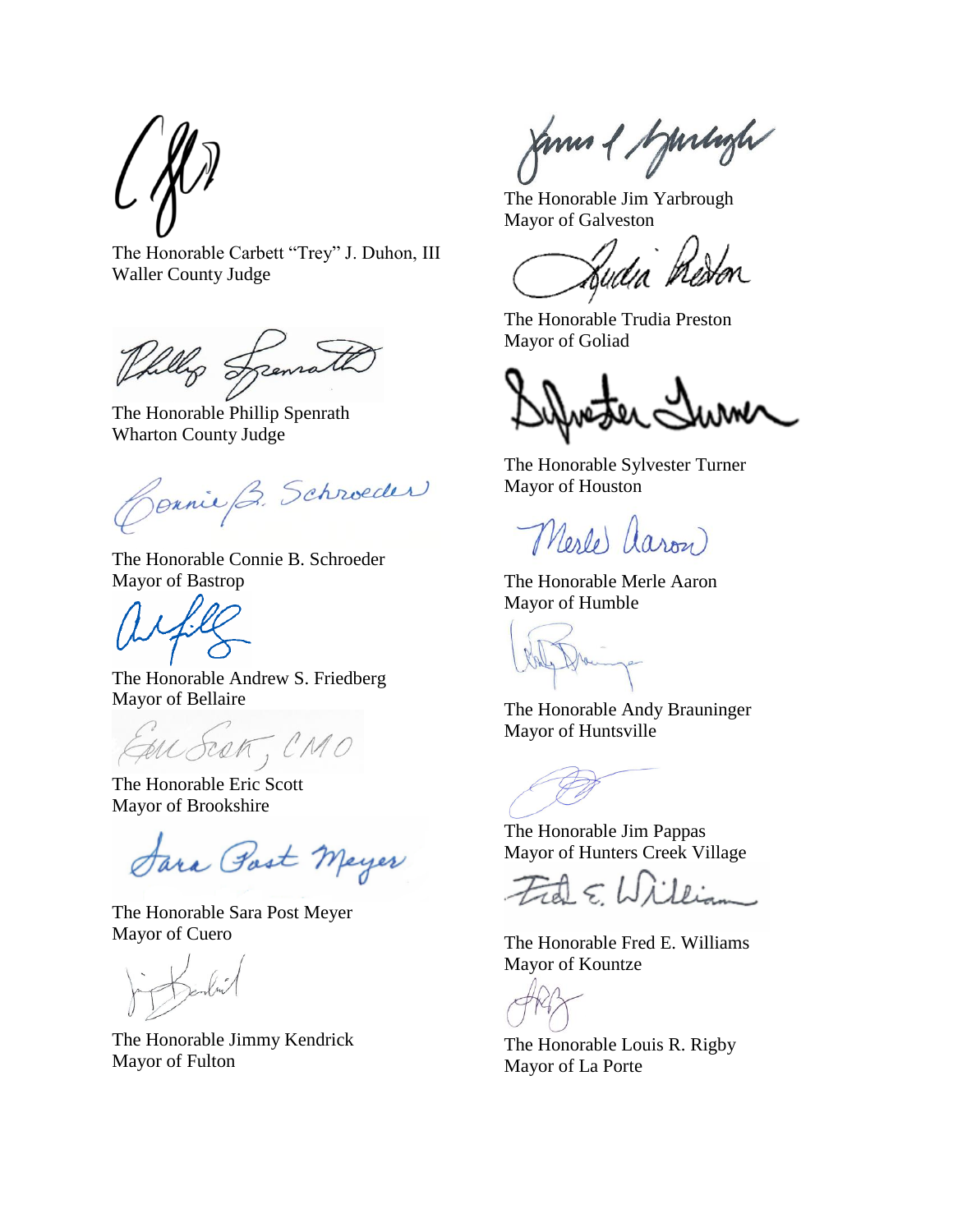Joseph Elinefred

The Honorable Joe Rinehart Mayor of Lake Jackson

Carl Perhett

The Honorable Carl Pickett Mayor of Liberty

The Honorable Don Surratt Mayor of Lumberton

2, s S L

The Honorable Bert Miller Mayor of Navasota

Gebburgne

The Honorable Jeff Wagner Mayor of Pasadena

h

The Honorable David Allen Mayor of Prairie View

The Honorable Mandy Barrera Mayor of Robstown

The Honorable Charles Wax Mayor of Rockport

The Honorable Chris Parr Mayor of Roman Forest

 $OM1ee$  $\chi$  ;  $ck$ 

The Honorable Rick Thomisee Mayor of Rose Hill Acres

The Honorable Earl Brown Mayor of Shepherd

Nucke

The Honorable Herbert Muckleroy Mayor of Silsbee

- { anghe

The Honorable Louis Boudreaux Mayor of Simonton

ervel

The Honorable Bruce Robinson Mayor of Sour Lake

Jos Acto

The Honorable Joe Soto Mayor of South Houston

Kum W. Aleson, g.

The Honorable Glenn Patterson Mayor of Southside Place